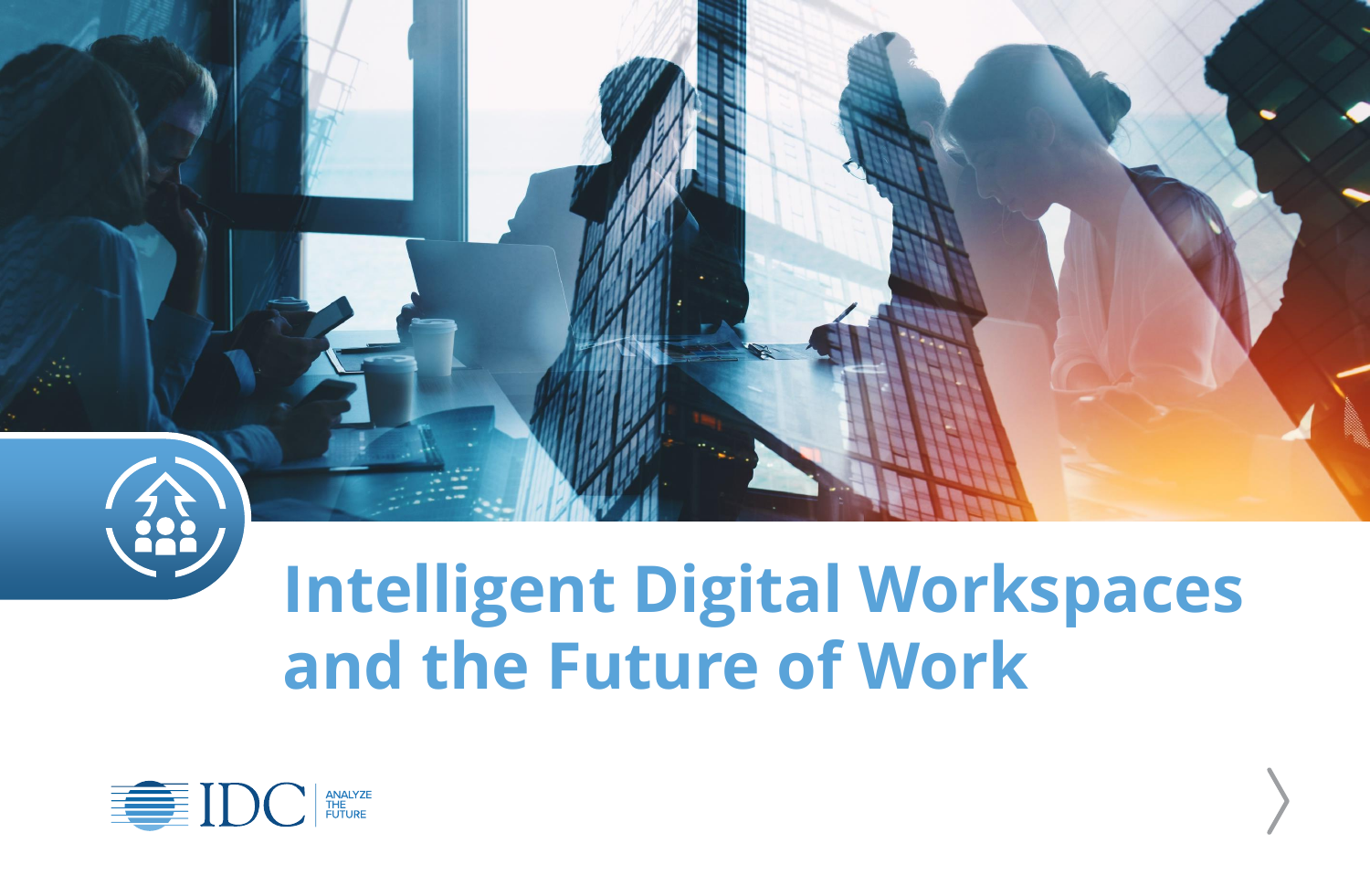**Inflexible work environments have existed for as long as modern work. In many ways, modern technology only digitizes bad experiences, recreating inflexible frameworks in software or creating new barriers to productivity and efficiency.**

A primary goal for today's organizations is to transform "head count" into a productivity-driving engine which increases business value. This requires the attraction and retention of first-class talent. To this end, it is critical that individual workers and teams operate in agile, flexible work environments with technology as an underlying enabler, not a hindrance.

**The inflexible digital infrastructures in many enterprises are not set this way. This challenge, an inflexible work environment, is one of four primary challenges IDC identified as impeding work transformation.**



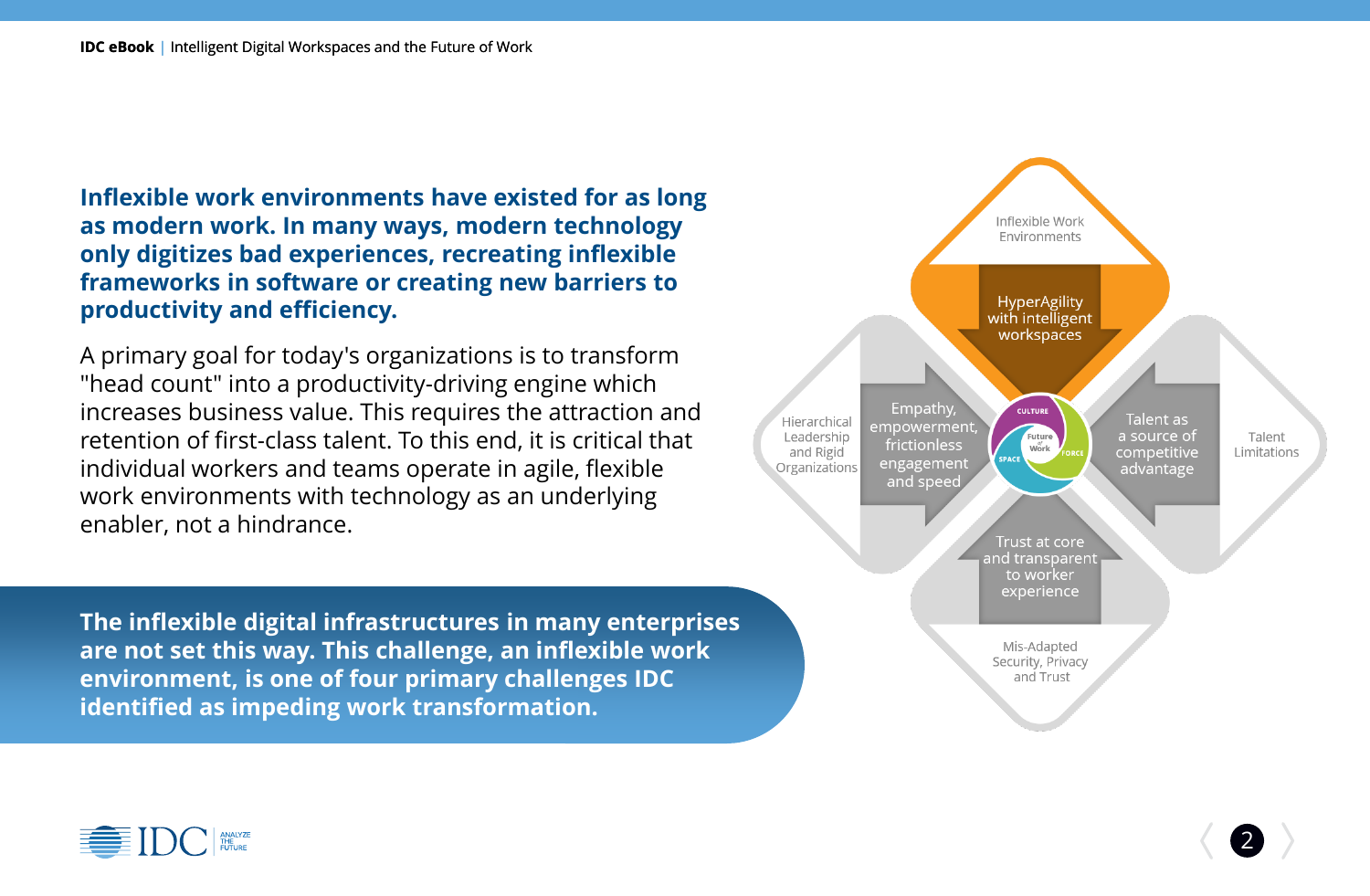The agile workspace is constructed around the idea of of responding to work as it emerges from the chaotic data, people, process, partner, and technology environment of modern business. It creates a consistent context, maintains a flow of work, and organizes action by a combination of digital and human workers entitled to an array of data, digital, physical, intellectual, and workflow assets.

IDC is introducing the concept behind the **intelligent digital workspace**. The worker is at the center of the intelligent digital workspace paradigm.

- **Universal device access** is the initial interface to a digital layer of applications, tasks, data, and workgroups and communities.
- **Workspace infrastructure** binds the interfaces, experiences, and underlying data and business IP which provide the guardrails, boundaries, and security of the overall workspace.
- **AI, machine learning, and analytics** technologies proactively recommend the next best action and provide access to the resources required to complete that action.



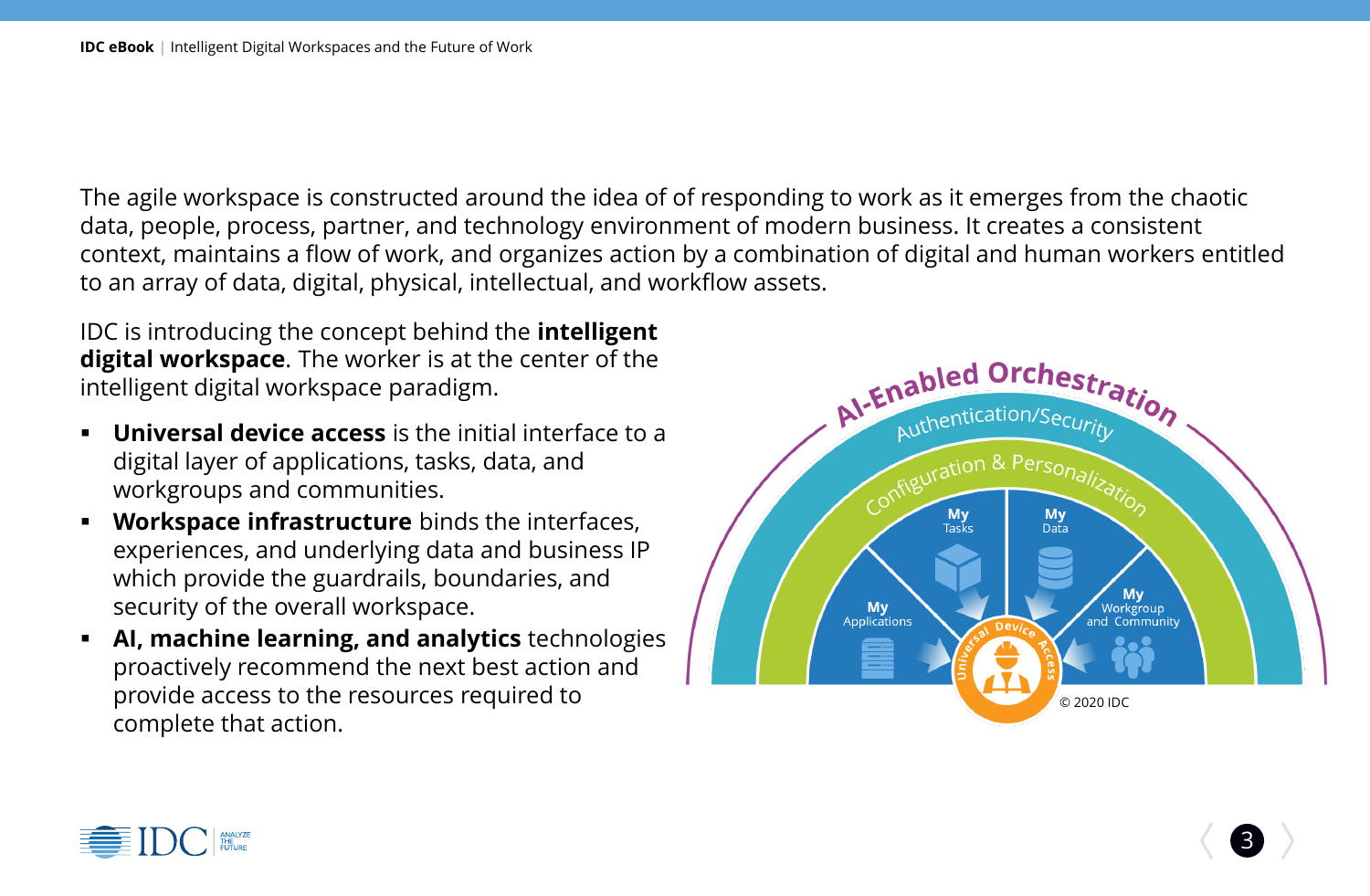## **The Opportunity for Technology Suppliers**

In the era of multiplied innovation, organizations are scaling digital transformation beyond just IT or siloed line-ofbusiness initiatives to the very DNA of the entire organization. The IT architecture in many organizations is still a jumble of 2<sup>nd</sup> platform tools mixed with some 3<sup>rd</sup> platform technologies.

**In IDC's Future of Work survey of nearly 800 IT decision makers, nearly one-third of respondents cite this issue as their top barrier to work transformation initiatives.**

The evolution of work environments throughout the first two decades of this century is neither agile nor dynamic enough to allow businesses to thrive, let alone remain competitive, going forward. Technology suppliers are uniquely positioned to help organizations address legacy issues holding back businesses from transforming how their employees operate and interact.

## **Advice for Business Leaders**

- **Exam from your early workspace adopters.** Identify where collaboration applications are in use in the enterprise, learn who is using them and how. Think of what the needs will be, not just what they are.
- **EXTER 15 Finally Property The new knowledge worker.** All connected employees, partners, and customers are redesigning how work is done. Partners and customers are slowly moving from the buyer/seller relationship to a maker/partner relationship.
- **A workspace for every worker — thinking beyond office-based employees.**  IT leaders should interpret and visualize what an intelligent digital workspace means for their internal customers and constituents.
- **Workspaces are human-powered.** Like any community, there is a need for people to create, moderate, and support the success of the community. Often forgotten is the need for ample head count, increased awareness and governance, analytics analysis, and moderation for community success.
- **Look for technology platforms from the framework of the three digital workspace levels.** Organizations should consider any new technology purchase or implementation within the context of the digital workspace layers framework — physical, digital, and management.

4